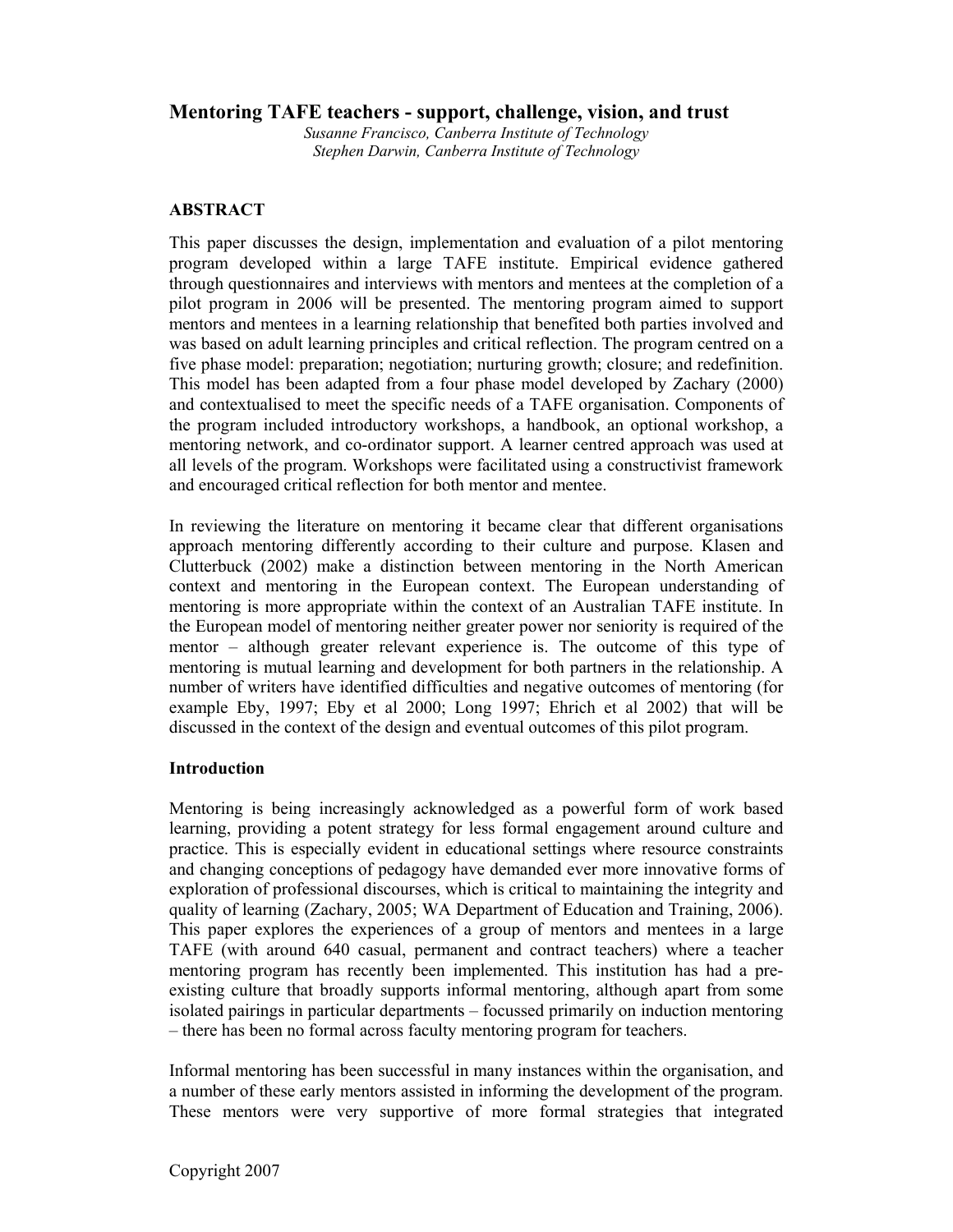professional guidance for potential mentors and mentees, and were also keen to have the role of mentor more clearly defined and recognised at an organisational level.

## **Perspectives on mentoring**

In reviewing the literature on mentoring, it becomes clear that different organisational approaches to mentoring strongly reflect their originating culture and environment. Klasen and Clutterbuck (2002) make a distinction between mentoring in the North American context and the decidedly different mentoring framework of the European context. They conceptualise the North American mentoring model as being defined around the relationship between a "younger, less powerful and perhaps more naïve person …guided by an older, more senior and more powerful individual…(with the aim) of sponsorship and advice on making the right career move." (p.7) It was immediately evident that this understanding of mentoring was not appropriate within a TAFE culture. Instead, the mentoring broadly identified by Klasen and Clutterbuck as the European model - where neither greater power nor seniority is required of the mentor whilst greater relevant experience is – was more appropriate. The objective of this type of mentoring is mutual learning, and development for both partners in the relationship. The mentoring program that has been piloted at this TAFE site, the Canberra Institute of Technology (CIT), was consciously designed to support mentors and mentees in a learning relationship that benefits both parties involved, with a conceptual base in contemporary learning pedagogy and a critically reflective framework.

In developing a structure for the program we were specifically informed by the work of Zachary (2000) and Kram (1985). In researching mentoring relationships that were not the result of a structured mentoring program, Kram has identified four phases of the mentoring relationship: initiation; cultivation; separation and redefinition. Zachary has identified four phases for developing a successful structured mentoring program: preparation, negotiation, enabling and closure. Zachary's preparation and negotiation phases support mentors and mentees in establishing a mentoring relationship, with participants negotiating mutually agreeable roles and expectations. The mentoring program that was designed at CIT has built further on Zachary's model, and consists of a five phase model: preparation; negotiation; enabling (nurturing growth); closure; and redefinition. The redefinition phase has been included to ensure that mentors and mentees are clear from the beginning that the mentoring relationship is for a fixed term and will be followed by a different type of relationship. A number of other observers have identified both impediments and negative outcomes of mentoring practices (for instance, Eby, 1997; Eby et al 2000; Long 1997; Ehrich et al 2002). In developing the CIT mentoring program, the developers were mindful of the potential problems identified in this literature and have attempted to avoid the more negative outcomes identified.

Daloz (1999) has identified support, challenge and vision as three key issues for successful mentoring of adult learners. He and others (Zachary, 2000; Klasen & Clutterbuck, 2002) have also noted trust as a key component of success in mentoring. relationships. Trust has been an integral aspect in the design of the CIT mentoring program, complementing notions of professional support, educational challenge and clear vision.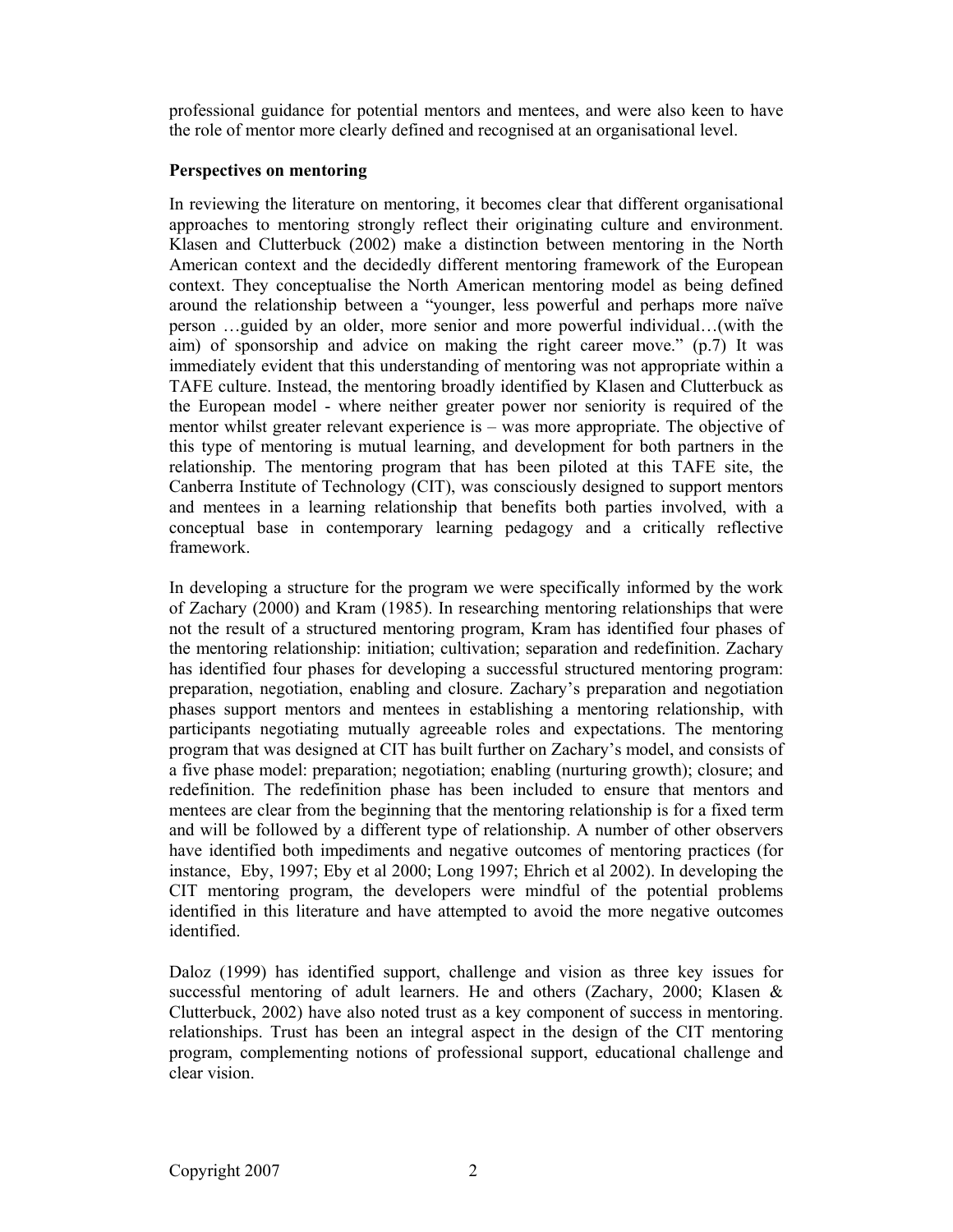One of the questions that often arose in initial consultations within the institution was "what makes a good mentor?" In seeking to answer this question within the TAFE context, understanding was drawn from the work of Klasen and Clutterbuck (2002); Zachary (2000); and the NSW Department of Education (2003) who have collectively identified a range of relevant skills and attributes for successful mentoring.

| Trait               | Skills associated                                                                                                                                            |
|---------------------|--------------------------------------------------------------------------------------------------------------------------------------------------------------|
| Communication       | building and maintaining rapport; managing conflict; providing and receiving                                                                                 |
| Skills              | feedback                                                                                                                                                     |
| Personal attributes | enthusiastic; positive; approachable; a good sense of humour; a strong interest in<br>helping others develop; dedicated; committed to own continued learning |
| Emotional           | a high level of self awareness; understands how others behave; encouraging;                                                                                  |
| intelligence        | supportive                                                                                                                                                   |
| Experience,         | considerable relevant professional experience; the ability to use models to                                                                                  |
| contacts.           | explain concepts; ability to broker relationships; goal setting skills; problem                                                                              |
| knowledge and       | solving skills; coaching skills; reflecting; knowledge about "the way things work                                                                            |
| other skills        | around here".                                                                                                                                                |

## **Table One: Traits of a good mentor**

Mentors are asked to identify which of these attributes and skills they see as important in effective mentoring and then to rate themselves (in terms of very comfortable, moderately comfortable, or uncomfortable) against the ones that they have chosen. They are then encouraged and supported to develop their skills in areas where they feel moderately or very uncomfortable. This approach has been received very positively by mentors.

Another area where earlier 'informal' mentors were seeking guidance was what should a mentor actually "do" in practice. Information was provided in initial workshops and in the handbook, about the mentoring activities found by the NSW Department of Education (2003) in their *Key Findings from the Evaluation of the Teacher Mentor Program* to be of value to mentees: ie strategies for debriefing; informal chats; demonstration lessons; classroom visits; mentor sharing resources; formal meetings. In evaluating what happened in the CIT pilot program, only four of these (debriefing; informal chats; mentor sharing resources, and formal meetings) were used extensively. CIT Respondents related more strongly to the findings of Klasen and Clutterbuck (2002; p.9), which were also provided in the workshop and the handbook.

|  | Table Two: Mentoring Strategies (Klasen and Clutterbuck 2002; p9) |
|--|-------------------------------------------------------------------|
|--|-------------------------------------------------------------------|

| <b>Always</b>                            | <b>Sometimes</b>           | <b>Never</b>                 |  |
|------------------------------------------|----------------------------|------------------------------|--|
| Listening with empathy                   | Using coaching behaviours  | Discipline                   |  |
| Sharing experience and learning          | Providing help and support | Performance management       |  |
| Developing insight through<br>reflection | Opening doors              | Assessment for a third party |  |
| Being a sounding board                   |                            | Supervision                  |  |
| Professional friendship                  |                            |                              |  |
| Challenging                              |                            |                              |  |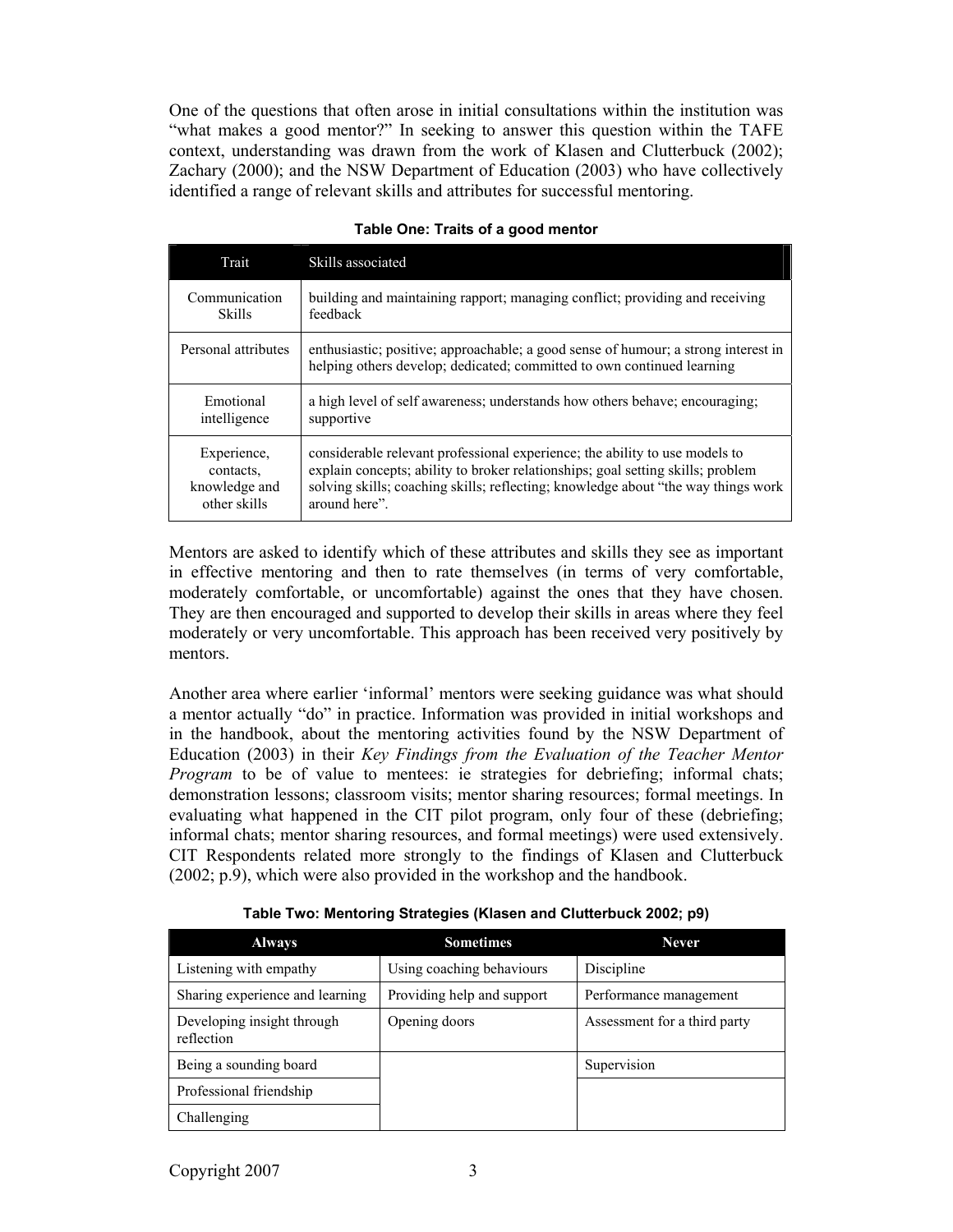## **Overview of the development of the mentoring program**

#### *Consultation*

After a literature review, two levels of consultation were undertaken. Co-ordinators of mentoring programs elsewhere were engaged and discussion centred on their experiences in developing, implementing, and co-ordinating mentoring programs – what was working well and why, as well as what wasn't working well and their intended strategies for addressing these issues. Consultation was also widely undertaken within the institution itself on the potentialities of mentoring.

### *Avoiding Negative Outcomes*

As noted above, in designing the mentoring program the designers were conscious of literature on possible negative outcomes of mentoring. Specifically, a range of potential negative outcomes were identified and a range of strategies were developed to avoid these.

| <b>Possible difficulties</b>                           | Ways addressed in developing the program                                                                                                                                                                                                                                                                                                                                                                                                                                                                                                                                                                                                                                                                    |  |
|--------------------------------------------------------|-------------------------------------------------------------------------------------------------------------------------------------------------------------------------------------------------------------------------------------------------------------------------------------------------------------------------------------------------------------------------------------------------------------------------------------------------------------------------------------------------------------------------------------------------------------------------------------------------------------------------------------------------------------------------------------------------------------|--|
| Lack of time                                           | At the initial workshop participants undertake an exercise to determine if<br>they have the time to be involved in mentoring. People are asked to<br>recommit to the program after the initial workshop.                                                                                                                                                                                                                                                                                                                                                                                                                                                                                                    |  |
| Mismatch of professional<br>expertise, personality     | Mentoring is voluntary, and mentees are asked to identify their own mentor.<br>If they are unable to do so they are asked to outline their learning goals, and<br>then are given the names and details of up to three people most likely to<br>meet their learning needs. They then choose one of these people as their<br>mentor. Also, the preparation and negotiation phases of the mentoring<br>relationship prepare people to identify early in a relationship if there is a<br>mismatch. Closure strategies are also addressed in the negotiation phase of<br>the relationship, in an attempt to ensure that a mismatch of mentor and<br>mentee does not lead to damage in self esteem or confidence. |  |
| Lack of training/ understanding of<br>goals/program    | The initial workshop, mentoring handbook, an optional workshop<br>throughout the year provided mentor training.                                                                                                                                                                                                                                                                                                                                                                                                                                                                                                                                                                                             |  |
| Extra burden, responsibility                           | The initial workshop helps people to identify whether they are in a personal<br>and professional position to mentor someone this year. The positive<br>learning and personal and professional growth that are possible through<br>reflective practice as a mentor are explored at the initial and subsequent<br>workshops.                                                                                                                                                                                                                                                                                                                                                                                  |  |
| Frustration with mentee<br>performance, attitude       | This was discussed at the initial workshop, and strategies for addressing it<br>were outlined.                                                                                                                                                                                                                                                                                                                                                                                                                                                                                                                                                                                                              |  |
| Mentors critical, out of touch,<br>defensive, stifling | Addressed in the initial workshop through case studies and a discussion of<br>possible strategies. Participants were provided with outlines of positive and<br>negative ways to address issues.                                                                                                                                                                                                                                                                                                                                                                                                                                                                                                             |  |
| Difficulty meeting,<br>observing, being observed       | Discussed in the initial workshop and in the handbook in relation to<br>choosing an appropriate mentor.                                                                                                                                                                                                                                                                                                                                                                                                                                                                                                                                                                                                     |  |
| Lack of support, guidance,<br>knowledge, feedback.     | Addressed in the initial workshop in relation to the negotiation phase of the<br>relationship, as well as through discussion and role plays of giving and<br>receiving feedback.                                                                                                                                                                                                                                                                                                                                                                                                                                                                                                                            |  |
| Mentoring role<br>unrewarded<br>and unsupported        | This is an issue with our program in that time release is not provided. There<br>are, however other means of rewarding and supporting mentors. Mentoring<br>is: identified as a valuable professional development activity; supervisors<br>are advised when any of their staff become mentors; the mentoring role has<br>high kudos within the organisation; a staff achievement award for<br>excellence in mentoring was awarded for the first time in 2006.                                                                                                                                                                                                                                               |  |

#### **Table Three: Potential negative outcomes and responses anticipated**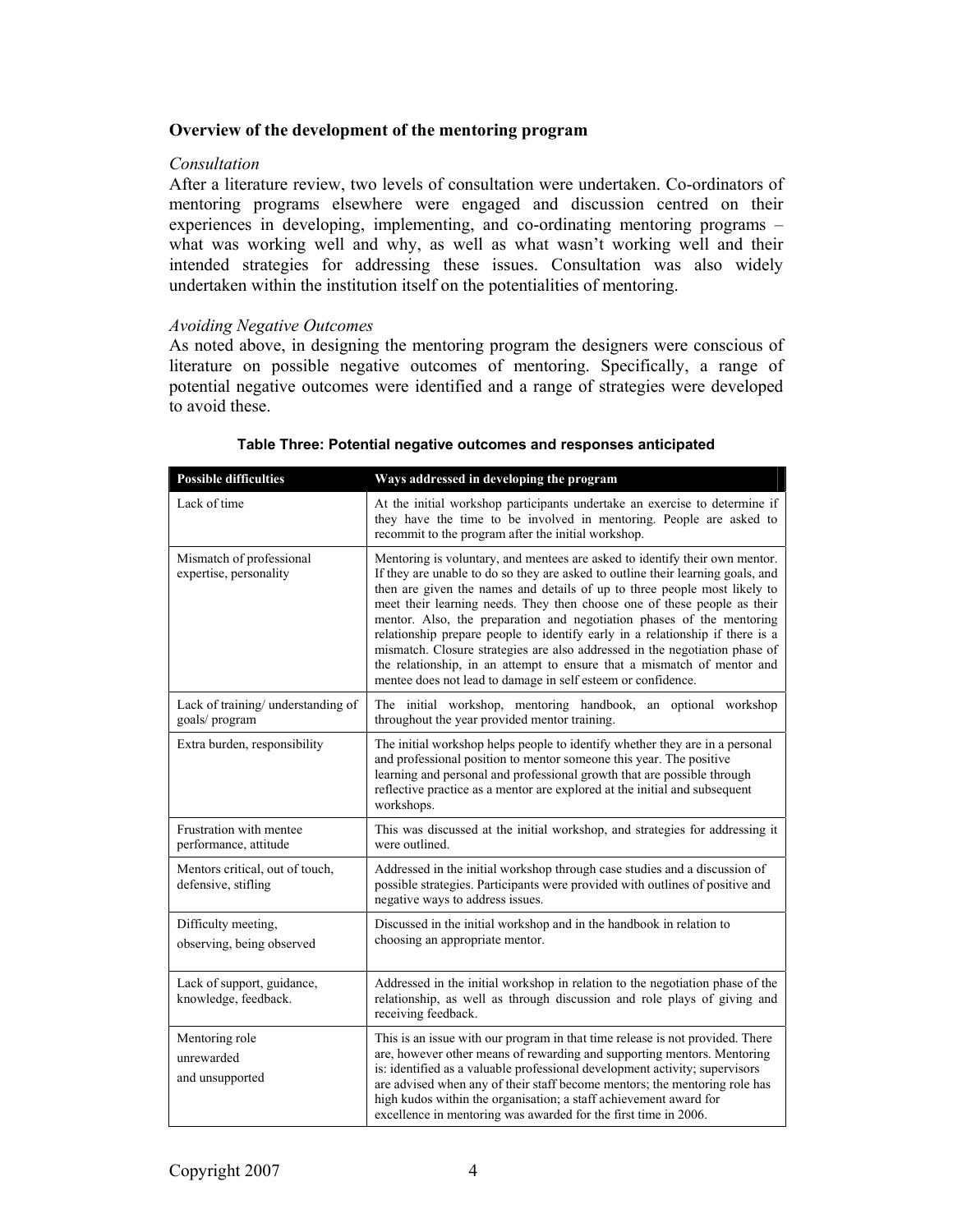| Poor planning of the mentoring         | The first two phases of the mentoring program for the individuals involved                                                 |  |
|----------------------------------------|----------------------------------------------------------------------------------------------------------------------------|--|
| process                                | are about planning: preparation $\&$ negotiation.                                                                          |  |
| Few available mentors,                 | Mentoring is valued within the organisation, and one all staff email elicited                                              |  |
| particularly                           | more mentors than anticipated for the pilot program. The majority of                                                       |  |
| women                                  | mentor volunteers were women.                                                                                              |  |
| Reproduction of mentor's<br>work style | Discussed as a possible issue in the initial workshop.                                                                     |  |
| High visibility of the program $-$     | Success in this program is redefined – and is assessed as meeting the                                                      |  |
| danger of high expectations for        | mentees' learning goals rather than career advancement. The mentee                                                         |  |
| success, career advancement, the       | identifies these learning goals, and they are known only to the mentor and                                                 |  |
| need for mentees to "perform".         | mentee.                                                                                                                    |  |
| Insufficient resources                 | This is a possible issue with our program because for the most part mentors<br>are not compensated for the time they give. |  |

## *Workshops and Handbook*

Important components of the program are an introductory workshop and a handbook. Our initial sense that the European model of mentoring was most appropriate for the TAFE context – or at least the TAFE for which this program was developed - was reinforced by the responses of participants at the beginning of each workshop when asked to define how they would like mentoring to occur. The purpose of the introductory workshop is to outline the underpinning learner centred philosophy of the program, to explore the key issues related to mentoring, and to support mentors in identifying and developing their mentoring skills. Workshops are facilitated using a constructivist framework, and encourage critical reflection for both mentor and mentee. The introductory workshops took place in March, April and May as timing was an issue. It was intended to offer only one introductory workshop to encourage networking and support relationships between mentors, however in an institution where classes take place from 8:00 am through until 9:00 pm, finding a four hour time that most teachers can attend proved impossible. Therefore three workshops were convened and work was also undertaken with a number of mentors individually. This has resulted in three small networks rather than one larger one, and interestingly the mentors that were worked with individually have not become part of any network.

In developing the mentoring program handbook, it was intended it would be used by those mentors and mentees who had undertaken the introductory mentoring workshop. However there emerged widespread demand for the handbook from senior managers and frontline managers who had not attended the workshops. In rewriting the handbook for 2007, more information has been included to increase its usefulness as a stand alone resource.

#### *Partnering*

Most mentoring partnerships were self-selecting. It was anticipated that mentoring would be a one to one relationship, however in the workshop other possibilities were canvassed. Two mentors chose to work with a larger number of people around a very specific topic – supporting literacy in one case and online learning in the other case.

#### *Support*

It was originally intended that a number of optional workshops would be scheduled throughout the year to support mentors (and in initial workshops mentors indicated an interest in these being provided). However, in the reality of day to day work, mentors felt unable to take time out of their demanding work days for a workshop. Reflecting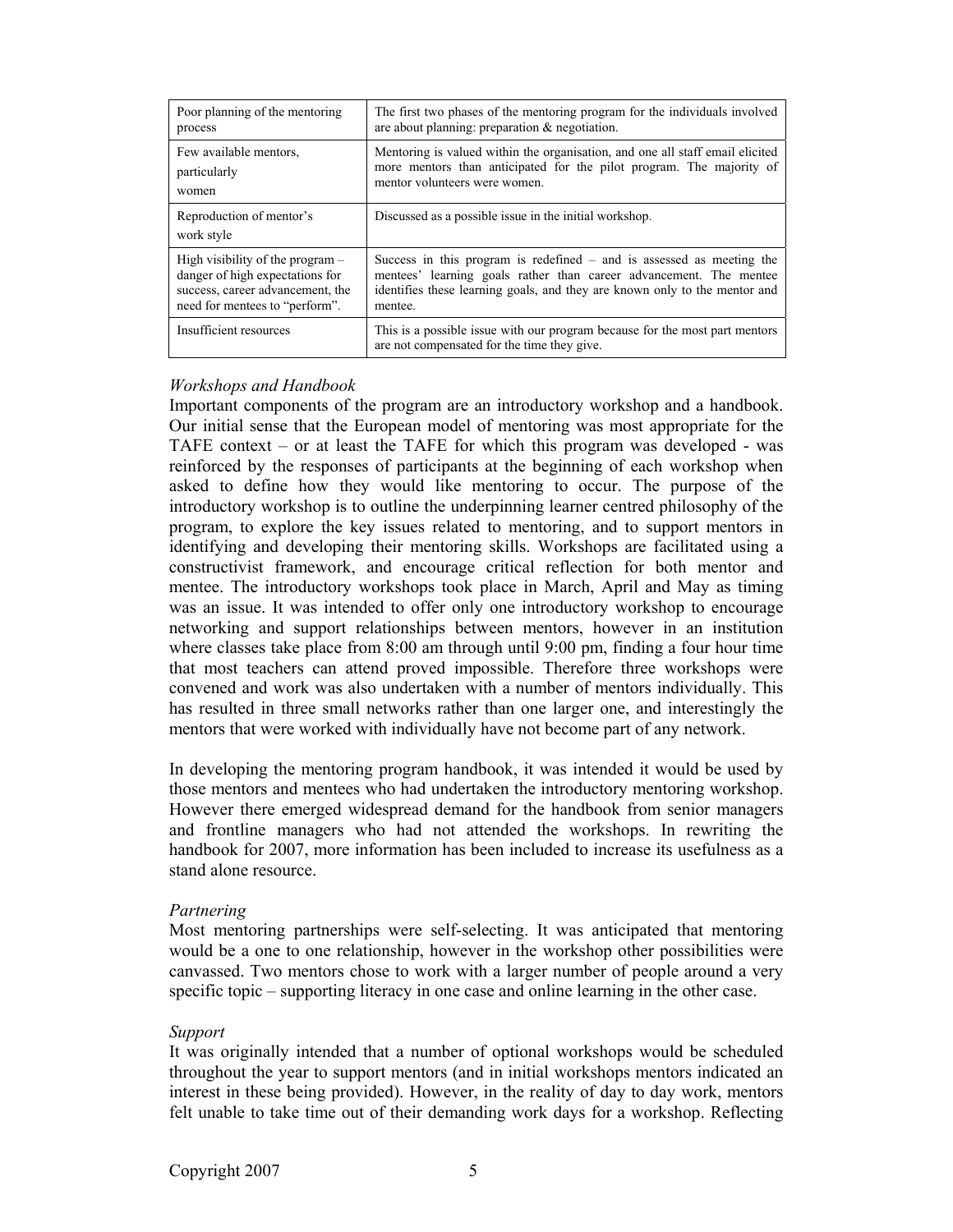this a single workshop later in the year was poorly attended. Mentors instead tended to contact the Mentoring co-ordinator for one on one discussions to work through their own individual issues with mentoring rather than to seek support or further learning in a workshop environment. Some mentors have been anxious about their mentoring skills, and have sought ongoing support, while others have asked for one off support in relation to a particular issue.

## **Evaluation**

Sixteen mentors took part in the pilot Teacher Mentoring program. All mentors were contacted a number of times throughout the year for informal discussions about their mentoring relationship. At the completion of the pilot all mentors were given the choice of being interviewed about their mentoring experiences or filling out a questionnaire. One person chose the questionnaire and all others chose to be interviewed, with many saying that they wanted to be interviewed because their situation was "a bit different to normal". This was seen as a very positive outcome as it suggested that participants were tailoring their mentoring relationship to meet their own needs rather than slavishly following a preconceived method.

Significantly only one mentee chose to be interviewed for the evaluation, with the others choosing the questionnaire option. This could be because most mentees did not choose to attend the initial workshop (mentors were urged more strongly than mentees to attend), and were not followed up individually throughout the year so therefore developed less of a relationship with the Mentoring Co-ordinator.

## **Findings and discussion**

In considering the positive outcomes of this pilot mentoring program it is important to note that: it was a small pilot; the mentors were all known to the co-ordinator; and that the co-ordinator conducted the interviews for this research. Also. a large majority of the mentors who took part in the pilot had been informal mentors prior to the development of the 2006 pilot program. For the most part these mentors had very well developed mentoring skills and had a history of being sought out to provide support and advice.

## *Overview*

Two primary issues arose in terms of mentoring experiences. Firstly, mentoring was considered a very worthwhile experience by all those involved. Secondly, there was insufficient time in reality to undertake the mentoring tasks that were identified as useful. Examples of participant reactions included:

*"This is a worthwhile program. More people should take part - it is essential in these uncertain times."* 

*"It is a really really good idea – particularly with all the change happening now"* 

*"This is an extremely important thing for us to do. At CIT, we have always had a mentoring culture, but this formal arrangement recognises and values mentoring. Especially now with the changing of the guard, it's imperative. It's not just teaching, but admin, networking, and the development of an understanding of what's been tried before."* 

*"Very worthwhile program with huge positive results for each party"*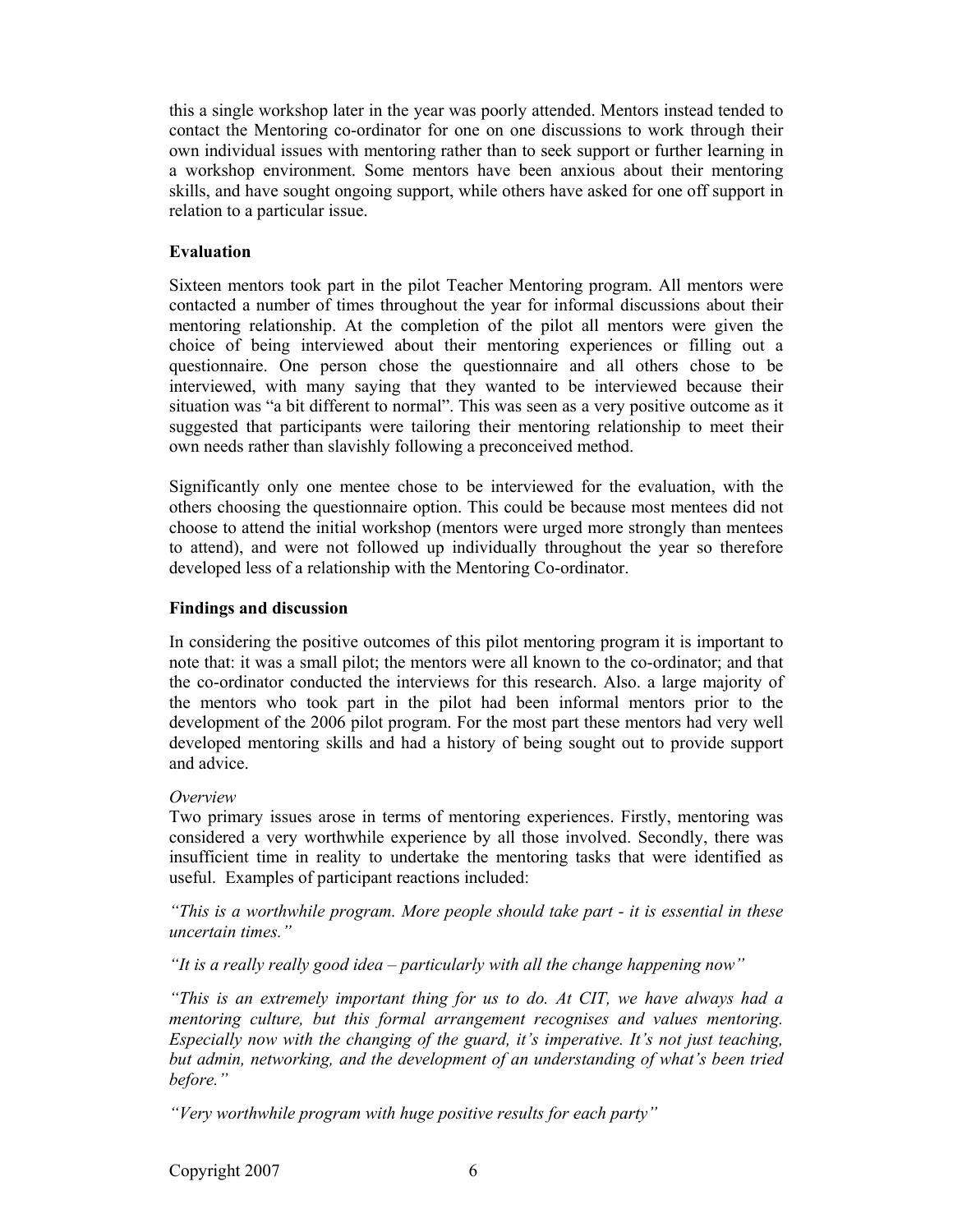*"It's a very positive way to learn"* 

*"Mentoring encourages links across faculties and between faculties which are not usual. It breaks down walls."* 

 *"The mentoring program supports creative development of ideas and ways of doing things"* 

*"I needed more time"* 

*"I did not feel that I had enough time"* 

*"Time, time, time, time – wanted to give so much more than I had available"* 

On a five point scale from *very good experience* to *very poor experience* all but one mentor identified their experience of mentoring as very good. One mentor – who mentored a range of people in relation to online mentoring - rated their experience as "okay". On the same scale, all mentees also rated their experiences in the highest two categories.

### *Strategies that Worked and Areas for Improvement*

In all unstructured discussions comments were very positive about participants mentoring experiences. Specifically, mentees identified: feeling supported; having common employment duties; informal discussions; the chance to debrief, and the vast knowledge of their mentor. Mentors identified: keeping it informal and casual (raised by many mentors); just in time feedback; knowing that mentoring is considered as a valid and valuable activity by the organisation; knowing that support was available for the mentor; developing a closer relationship with an enthusiastic and independent colleague; working nearby to the mentee. A number of mentors noted that the experience of being a mentor had served to help them critically reflect on matters that they would otherwise not have considered (this was encouraged in the workshop and supported in one to one discussions with the co-ordinator). Others noted that they felt they had become a better teacher as a result of their mentoring. Both mentors and mentees commented positively on the lack of paperwork, with some noting that if paperwork was involved they would not have taken part in the program.

When pushed to identify what didn't work well, mentees identified: finding the time to meet; the fear of imposing on mentors time; the need for the mentee to set up meetings; and some discussion needed more direction. Mentors identified: the (perceived) need for mentees to write down their learning goals; constant interruption when working in the same office (also identified as a positive in terms of being able to provide just in time advice and support); and the related issue of setting clear boundaries.

Almost all mentoring relationships where the mentee had identified their learning goals had successfully achieved these goals at the time of the evaluation. In the few cases where mentees chose not to identify learning goals, both parties were satisfied with the learning that had taken place as a result of mentoring.

## *Knowledge and Skills Developed*

When asked to identify the knowledge and skills acquired in their own mentoring relationship, participants identified the following focus areas.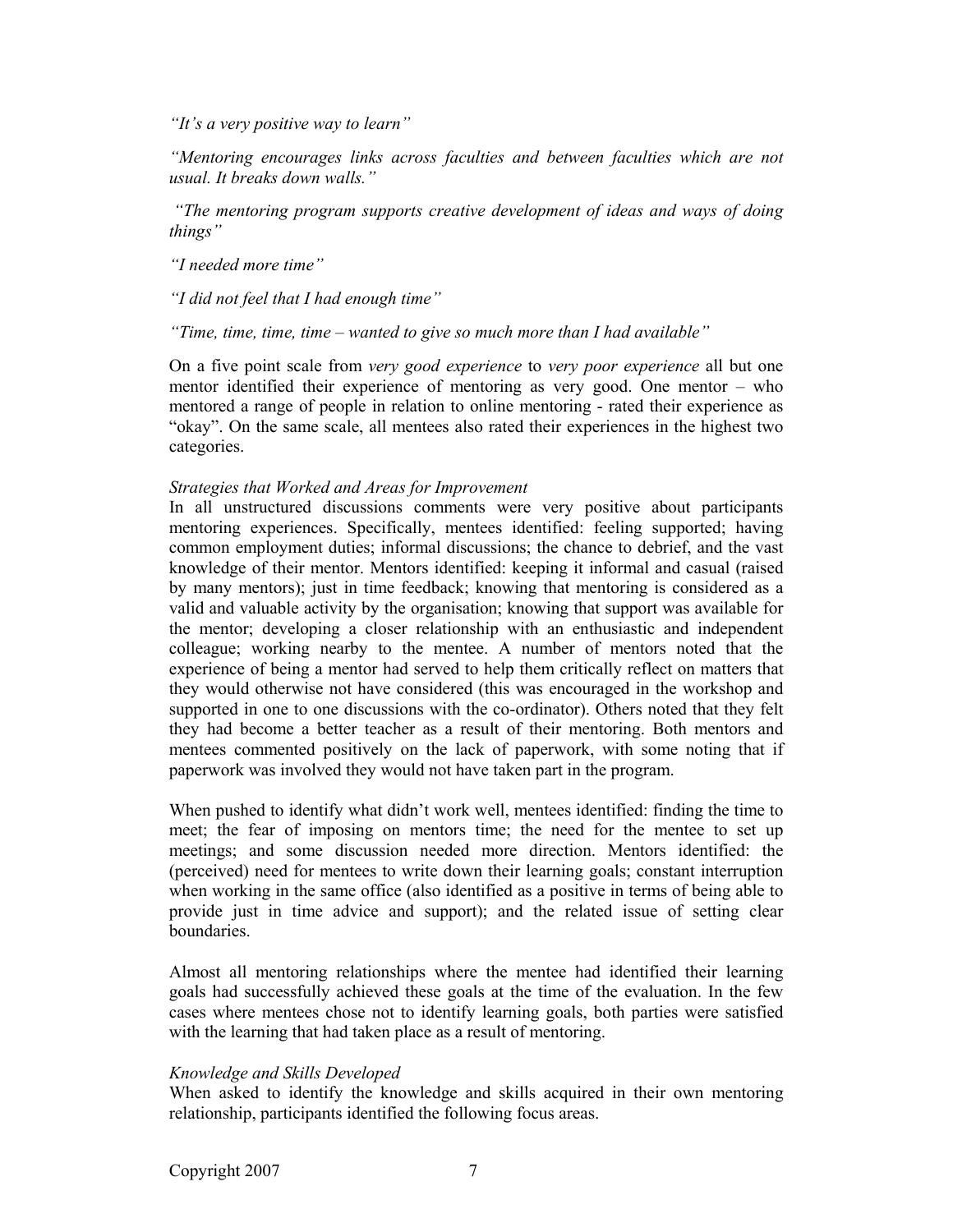| <b>Learning Area</b>                                  | % of mentors<br>identifying | % of mentees |
|-------------------------------------------------------|-----------------------------|--------------|
|                                                       |                             | identifying  |
| Face to face teaching and learning                    | 50%                         | $**$         |
| Online & blended teaching and learning                | 38%                         | $**$         |
| Flexible delivery                                     | 50%                         | $***$        |
| Pastoral care for students                            | 75%                         | 33%          |
| Administrative procedures                             | 63%                         | 80%          |
| Financial procedures                                  | 13%                         | 40%          |
| Writing funding proposals                             | 25%                         | 40%          |
| <b>Educational leadership</b>                         | 38%                         | 80%          |
| <b>Educational research</b>                           | 25%                         | 80%          |
| CIT policies and processes                            | 63%                         | 80%          |
| Being innovative in VET                               | 88%                         | 60%          |
| Developing relationships with industry/small business | 13%                         | 40%          |
| Developing relationships with other stakeholders      | 25%                         | 60%          |
| Assessment                                            | 100%                        | 100%         |
| Work/life balance                                     | 50%                         | 60%          |
| Networking                                            | 38%                         | 80%          |
| Assertiveness and negotiation skills                  | 38%                         | 20%          |
| Interpersonal skills                                  | 38%                         | 40%          |
| Managing/embracing change                             | 38%                         | 40%          |
| People issues                                         | 75%                         | 80%          |

**Table Four: Participant responses by learning area** 

*\*\*Interestingly, while teaching and learning was identified by 80% of respondents, mentees chose to combine these categories rather than address them individually (perhaps because they combine them in their teaching practice).* 

All respondents identified assessment as an area of focus and people issues were also rated highly by all. It is interesting that mentors and mentees have in places identified different areas of focus. For instance, 80% of mentees have identified: educational leadership; educational research; CIT policies and processes; and networking as focus areas. These are identified much less by mentors – perhaps because mentors were more comfortable in these areas and were operating on "autopilot", whereas they may have been quite new to mentees. Most respondents identified "being innovative in VET" as an area of focus. There may be value in undertaking further research into what respondents meant by "innovation".

### *Avoiding the Pitfalls*

In developing the CIT Teacher Mentor program we deliberately tried to avoid known negative outcomes of mentoring. In the evaluation each area was followed up.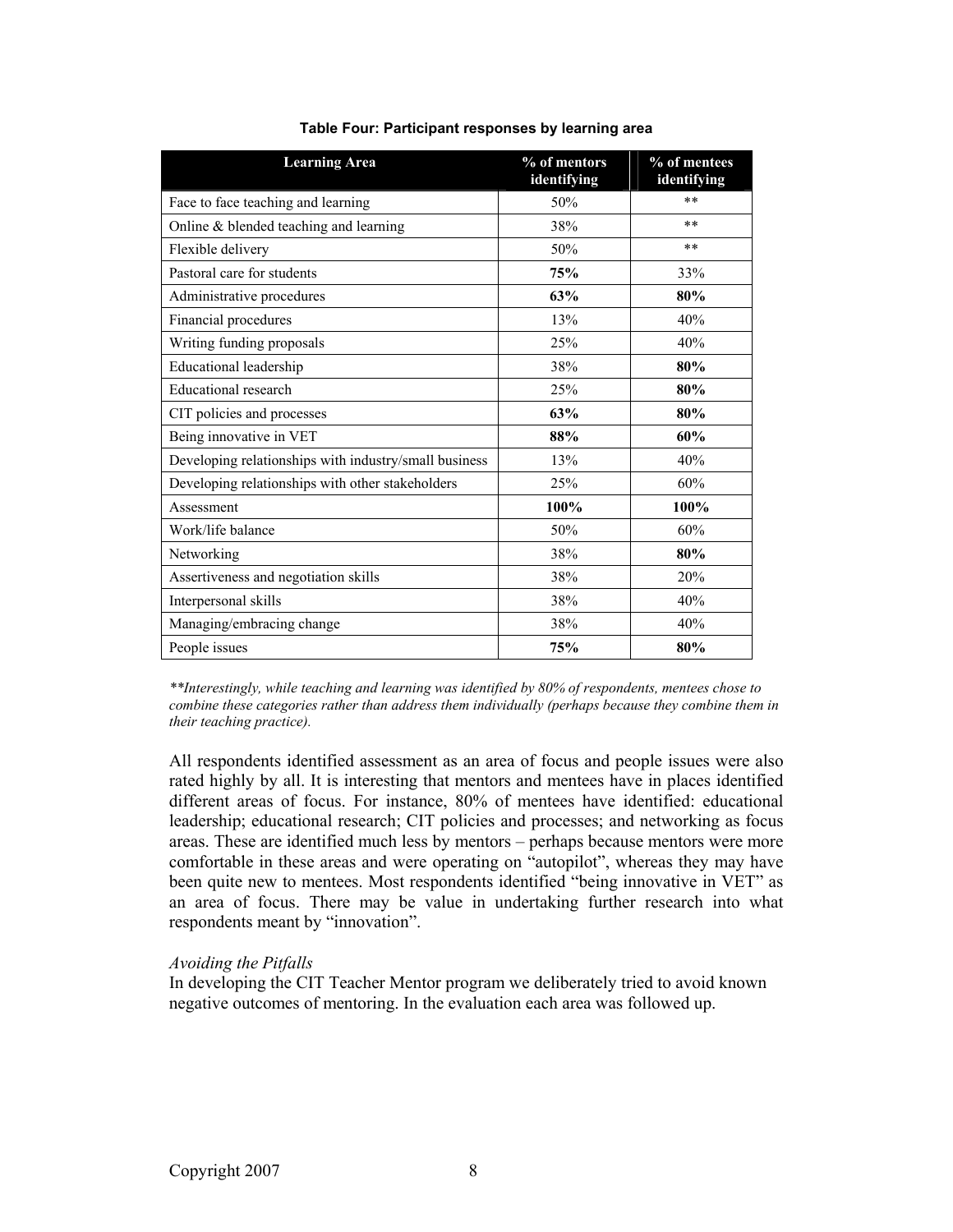| <b>Possible difficulties</b>                                                                                                            | <b>Outcomes</b>                                                                                                                                                                                                                                                                                                                                                                                                                                                                                                                                                                            |  |  |
|-----------------------------------------------------------------------------------------------------------------------------------------|--------------------------------------------------------------------------------------------------------------------------------------------------------------------------------------------------------------------------------------------------------------------------------------------------------------------------------------------------------------------------------------------------------------------------------------------------------------------------------------------------------------------------------------------------------------------------------------------|--|--|
| Lack of time                                                                                                                            | Lack of time was identified by almost all respondents<br>(mentors and mentees) as an issue. Many respondents noted<br>that release hours for mentoring would have allowed for<br>greater learning to have occurred. People who have declined<br>to become mentors have also raised this issue.                                                                                                                                                                                                                                                                                             |  |  |
| Mismatch of professional                                                                                                                | Not identified by any of the respondents as an issue                                                                                                                                                                                                                                                                                                                                                                                                                                                                                                                                       |  |  |
| expertise, personality                                                                                                                  |                                                                                                                                                                                                                                                                                                                                                                                                                                                                                                                                                                                            |  |  |
| Lack of training, understanding of<br>goals/program                                                                                     | Not identified by any of the respondents as an issue                                                                                                                                                                                                                                                                                                                                                                                                                                                                                                                                       |  |  |
| Extra burden, responsibility                                                                                                            | Not identified by any of the respondents as an issue, however<br>this has been mentioned as an issue by people who have<br>declined to become a mentor, especially from the perspective<br>of lack of time release for mentoring.                                                                                                                                                                                                                                                                                                                                                          |  |  |
| Frustration with mentee performance,<br>attitude                                                                                        | Not identified by any of the respondents as an issue, and on<br>the contrary mentors spoke very positively about the attitude<br>of mentees.                                                                                                                                                                                                                                                                                                                                                                                                                                               |  |  |
| Mentors critical, out of touch,<br>defensive, stifling                                                                                  | Not identified by any of the respondents as an issue. On the<br>contrary all mentees spoke very highly of their mentors.                                                                                                                                                                                                                                                                                                                                                                                                                                                                   |  |  |
| Difficulty meeting,                                                                                                                     | Meeting was identified as an issue in some of the mentoring                                                                                                                                                                                                                                                                                                                                                                                                                                                                                                                                |  |  |
| observing, being observed                                                                                                               | relationships. This related to time constraints, and was<br>particularly an issue if people were not on the same campus.                                                                                                                                                                                                                                                                                                                                                                                                                                                                   |  |  |
| Lack of support, guidance, knowledge,<br>feedback.                                                                                      | Participants noted high levels of support, guidance, feedback<br>and mentor knowledge.                                                                                                                                                                                                                                                                                                                                                                                                                                                                                                     |  |  |
| Mentoring role unrewarded and<br>unsupported                                                                                            | A number of mentors noted that they were pleased that the<br>organisation had a formal mentoring program which<br>deliberately values mentoring, and there were a number of<br>nominations for the staff achievement award for <i>Excellence</i><br>in Mentoring. A small amount of money was able to be<br>provided through the Professional Development Initiatives<br>fund for time release for mentors. While this did not<br>recompense mentors for the actual hours that they gave to<br>mentoring, again it served to acknowledge the role as<br>important within the organisation. |  |  |
| Poor planning of the mentoring<br>process                                                                                               | Not identified by any of the respondents as an issue                                                                                                                                                                                                                                                                                                                                                                                                                                                                                                                                       |  |  |
| Few available mentors, particularly<br>women                                                                                            | There were enough mentors for people seeking mentoring.<br>Most mentors were women.                                                                                                                                                                                                                                                                                                                                                                                                                                                                                                        |  |  |
| Reproduction of the mentor's work<br>style                                                                                              | Not identified by any of the respondents as an issue                                                                                                                                                                                                                                                                                                                                                                                                                                                                                                                                       |  |  |
| High visibility of the program - danger<br>of high expectations for success, career<br>advancement & the need for mentees<br>to perform | In identifying their "success" respondents noted to what<br>extent learning goals were achieved and which ones they<br>were still working on – sometimes with the same mentor,<br>sometimes with another mentor.                                                                                                                                                                                                                                                                                                                                                                           |  |  |
| Insufficient resources                                                                                                                  | Time was an issue for most mentoring relationships.                                                                                                                                                                                                                                                                                                                                                                                                                                                                                                                                        |  |  |

## **Table Five: Identified negative outcomes**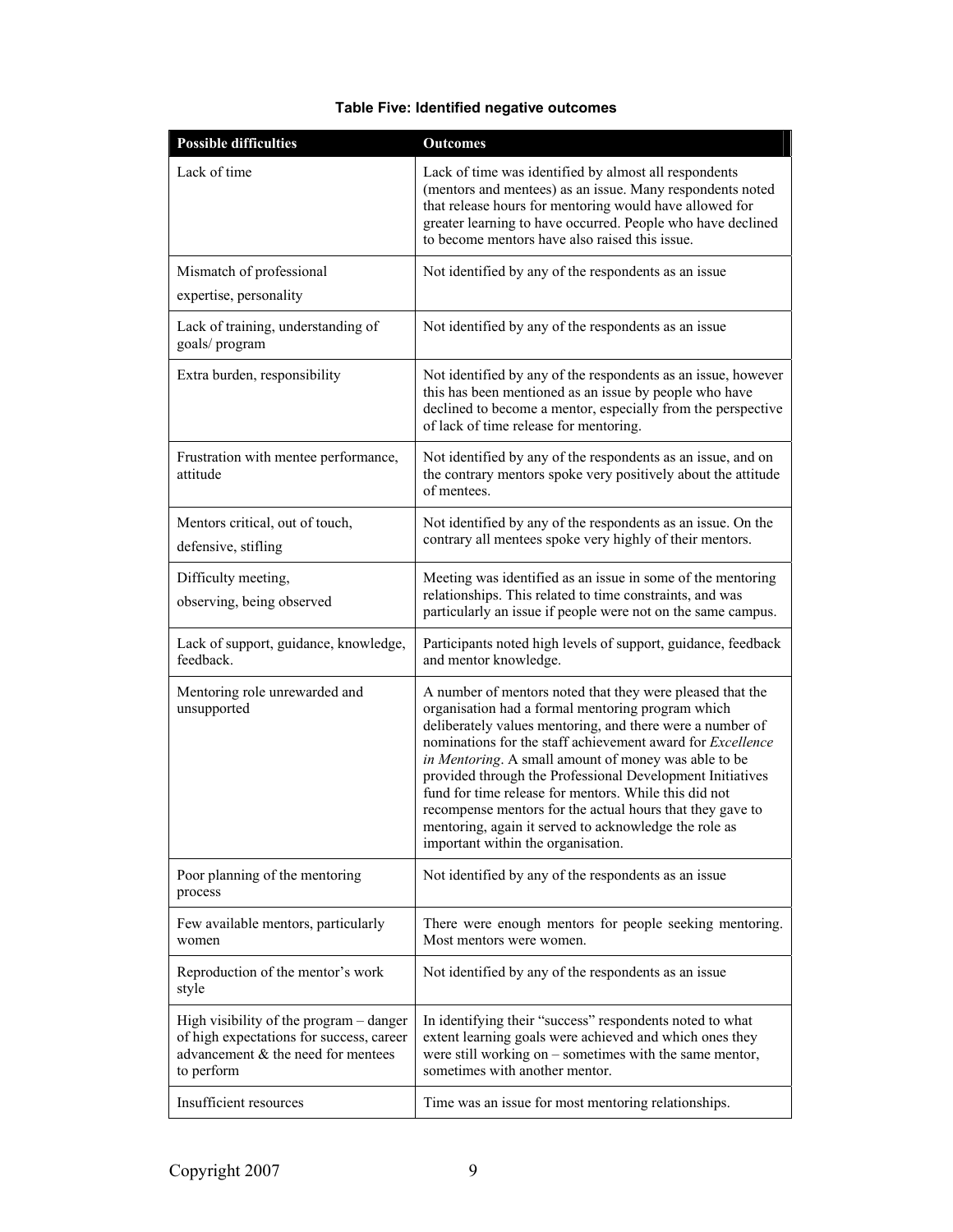## *Support and Challenge*

All mentors noted that reassurance, support, and the chance to debrief, were important components of their mentoring relationship. A number of mentors and mentees noted that the mentee already had so many challenges in their lives that they did not want to be challenged by their mentor. Other partnerships saw challenge as an important component of the relationship. When asked if they would recommend the mentoring program to their friends and colleagues all mentees said that they would do so. Apart from the three mentors who have since left the CIT, only one mentor from the pilot program has elected not to be a mentor in 2007. This mentor is very time poor in 2007 and has indicated that she would like to be involved in 2008.

### **CONCLUSION**

Participants in the pilot CIT Teacher Mentor program viewed their mentoring experiences as beneficial and supportive from both a professional learning and development perspective as well as in fostering supportive relationships. The methodology used in the development and implementation of the program, which was informed by the work of Zachary (2000 and 2005) and Klasen and Clutterbuck (2002) was appropriate in this Australian TAFE environment and for the most part successfully avoided the difficulties raised by Eby, 1997; Eby et al 2000; Long 1997; and Ehrich et al 2002. The area where difficulties have occurred are in relation to time. Further work needs to be done in seeking ongoing funding to provide release hours for mentoring.

Further research needs to be done to seek a greater understanding of the learning that mentees as well as mentors have gained as a result of mentoring. We are particularly interested in looking more closely at how innovation is supported through mentoring.

### **REFERENCES**

Daloz, L. (1999) *Mentor: Guiding the Journey of Adult Learners,* Jossey Bass*,* San Francisco. Eby, L. (1997) "Alternative Forms of Mentoring in Changing Organizational Environments: A Conceptual Extension to the Mentoring Literature" *Journal of Vocational Behaviour*, Vol 51, pp125-144.

Eby, McManus, Simon and Russel (2000) "The Protégé's Perspectives Regarding Negative Mentoring Experiences: The Development Of A Taxonomy" in *Journal of Vocational Behaviour*, Vol 57, 1-21.

Ehrich, L. Tennent, L. & Hansford, B. (2002) "A Review of Mentoring in Education: Some Lessons for Nursing" *Contemporary Nurse*, Vol 12, pgs 253-264.

Hankey, J. (2004) "The Good, the Bad and Other Considerations: reflections on mentoring trainee teachers in post-compulsory education", *Research in Post-Compulsory Education*, Volume 9, Number 3

Klasen, N. and Clutterbuck, D. (2002) Implementing Mentoring Schemes: A Practical Guide to Successful Programs, Butterworth Heinemann, Melbourne.

Kram, K. (1985) "Phases of a Mentoring Relationship" in *Mentoring at Work: Developmental Relationships in Organisational Life*, pp 47-66, Scott, Foresman & Co, Glenview, Illinois. Long, J. (1997) "The Dark Side of Mentoring", *Australian Educational Researcher*, Vol 24, No. 2, August 1997, pgs115 – 129

NSW Department of Education, (2003) *Key Findings from the Evaluation of the Teacher Mentor Program, January to September, 2003*.